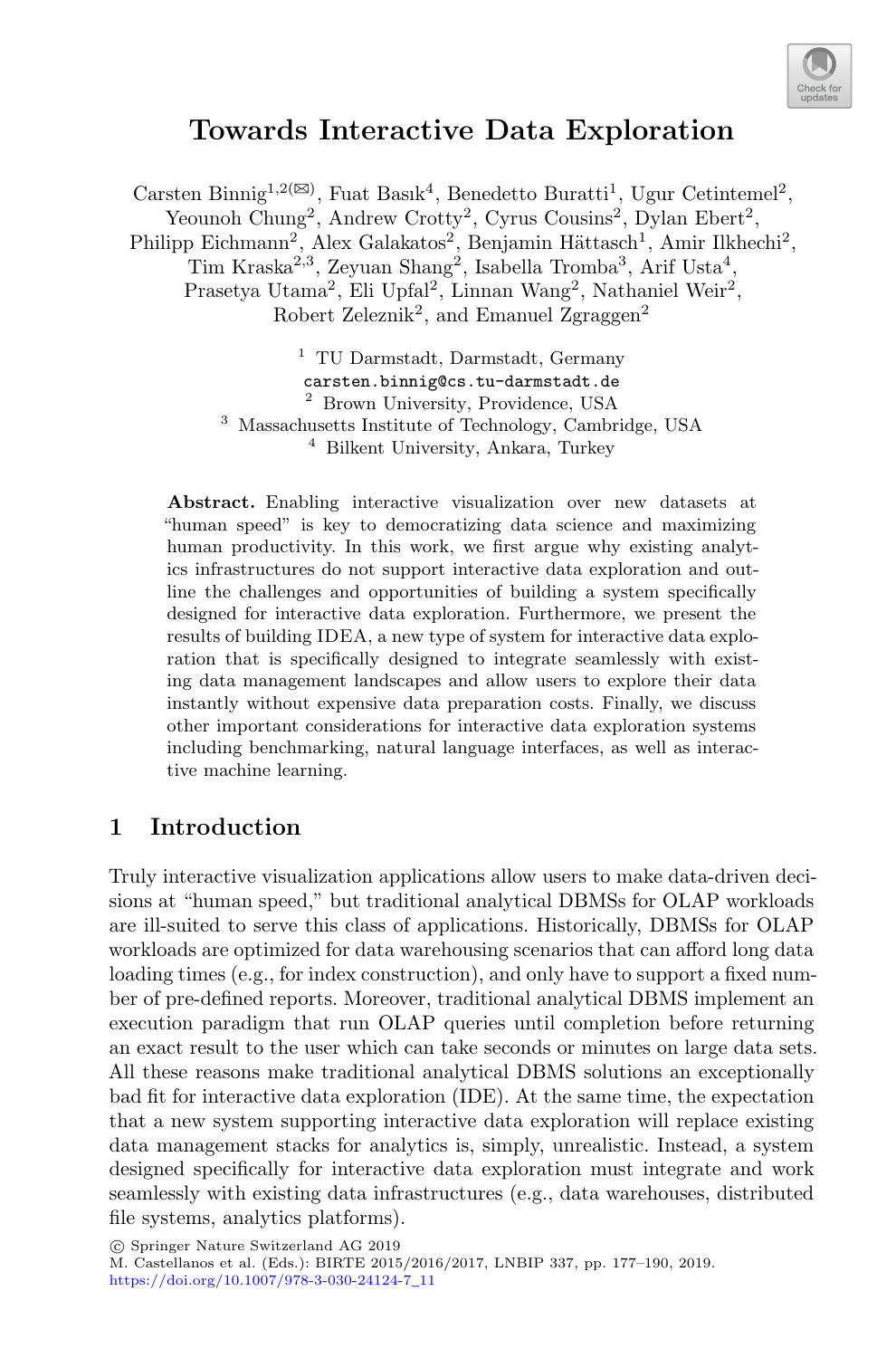We thus argue that we need to rethink the design of the data management stack to better support interactive data exploration scenarios. To illustrate the needs for a new backend, we illustrate an example workflow as shown in Fig. [1.](#page-1-0) In this example, a user wants to determine which features (shown as boxes on the left) in the US census dataset [\[19\]](#page-12-0) affect whether an individual earns a salary of more than \$50k annually. To answer this question, the user first drags out the sex attribute to the canvas (Step A) to view the distribution of males and females. The user then drags out the salary attribute, links these two visualizations, and selects the female bar to view the filtered salary distribution for females only (Step B). A duplicate of the salary visualization connected with a negated link (dotted line) allows a comparison of the relative salaries of males and females (Step C). After some analysis, the user decides to check whether an individual's education level coupled with sex has an impact on salary. Finally, linking education to each of the salary visualizations and selecting only individuals with a PhD (a rare subpopulation) creates a complex workflow comparing the respective salaries of highly educated males and females (Step D). From this analysis, the data seem to suggest that highly educated females earn less money annually than their male counterparts. To further explore this finding, the user might continue the analysis by testing the impact of additional attributes, applying statistical techniques (e.g., a t-test) to validate the finding, or performing various ML tasks (e.g., classification, clustering) to test other hypotheses. A more complete demonstration of this scenario in Vizdom is available at [https://](https://vimeo.com/139165014) [vimeo.com/139165014.](https://vimeo.com/139165014)



<span id="page-1-0"></span>**Fig. 1.** Example workflow to analyze salary distributions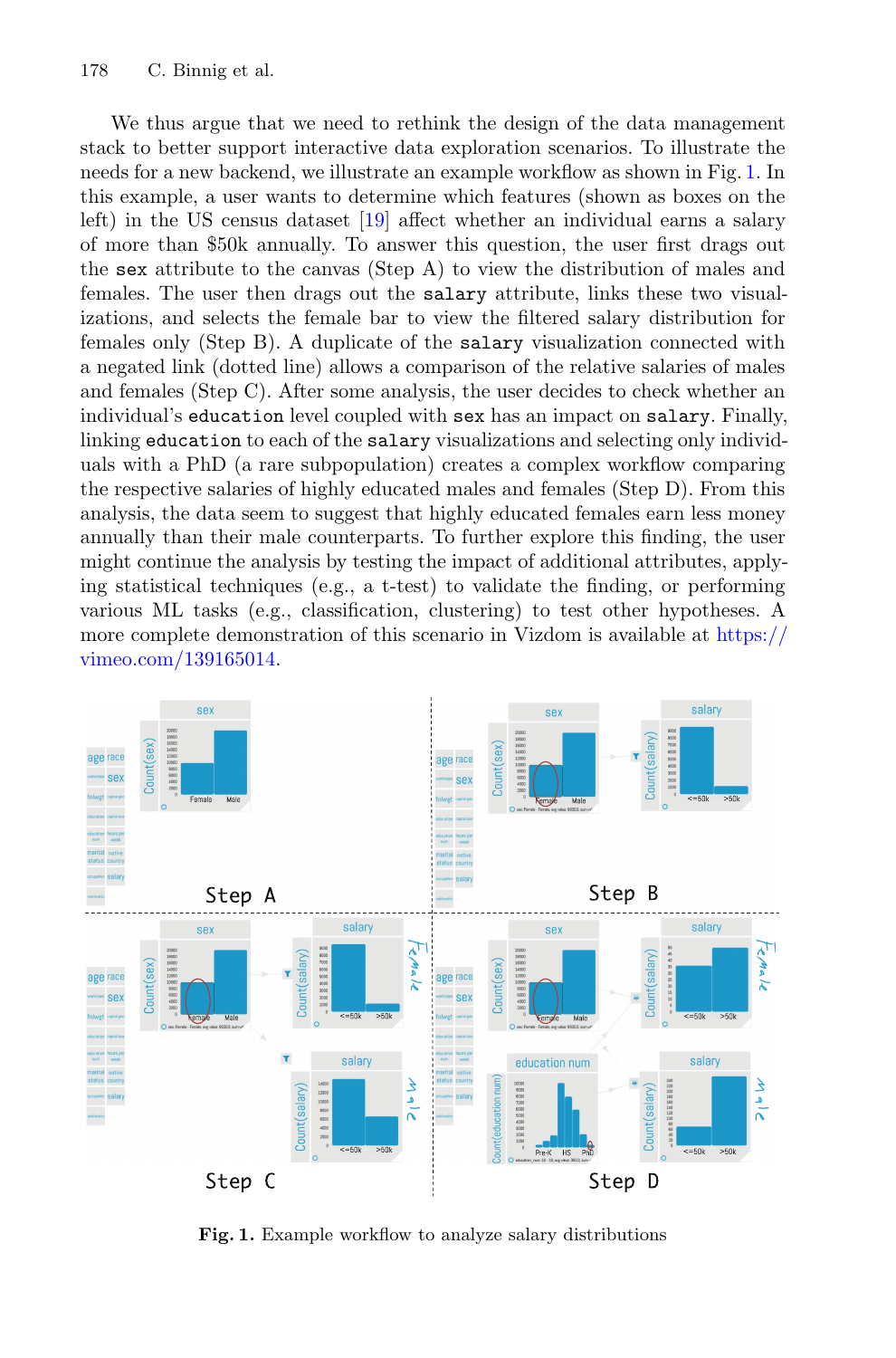We therefore suggest dropping the assumptions of traditional DBMSs for OLAP workloads and propose a new breed of systems that supports (1) immediate exploration of new datasets without the need for expensive data preparation, (2) a progressive query execution model that supports interactive query response times and refines results over time, and (3) more "conversational" query interfaces that allow domain experts to incrementally explore all facets of a new data set in order to better support query processing for visual data exploration tools such as Vizdom [\[8\]](#page-12-1).

One of the most important aspects is that throughout the data exploration process, the database backend system must be able to consistently provide response times low enough to guarantee fluid user interactions in the frontend to all queries. In fact, a recent study [\[20\]](#page-12-2) shows that even small delays (more than 500ms) significantly decrease a user's activity level, dataset coverage, and insight discovery rate. No existing techniques, though, can guarantee interactive latencies while also addressing all of our previously stated goals. For example, existing data warehouses require a full copy of the data and suffer from long loading times, which contradicts our goal of being able to start exploring a new dataset immediately without expensive data preparation (e.g., indexing, compression). Furthermore, many existing data warehouse indexing techniques suffer from the "curse of dimensionality" and do not scale well beyond a handful of attributes [\[5](#page-12-3)]. Restricting the number of attribute combinations is also not an option, since the core idea of data exploration is to look for new, unexplored relationships in the data. Finally, dynamic data reorganization techniques (e.g., cracking [\[17\]](#page-12-4)) do not solve the high-dimensionality problem and require sorting the data based on user access patterns, thereby violating the key randomness assumption of many online algorithms.

In order to return early results for long-running queries over large datasets and refine results progressively, online aggregation techniques [\[16](#page-12-5),[23\]](#page-12-6) provide approximate answers with an estimated error, and several newer analytics frameworks (e.g., Spark [\[29\]](#page-13-0), Flink [\[2](#page-12-7)]) now support online aggregation using a streaming execution model. We therefore believe that online aggregation is a good starting point since these techniques will allow the system to quickly provide initial results that are refined over time as more data is scanned. However, while online aggregation techniques work well for approximating results to queries on common subpopulations in the data, they start to break down when applied to increasingly rare subpopulations (e.g., when the user in the example selected individuals with a PhD), since scanning the base data in a random order might not provide enough of these instances to provide an accurate estimate. This problem is quite common in many interactive data exploration use cases, where rare events often contain the most interesting insights (e.g., the habits of the few highly valued customers). Although disproportionate stratified sampling can help in these cases by overrepresenting rare data items, these samples typically need to be fully constructed before data exploration even begins  $[1,6]$  $[1,6]$ , contradicting our goal of enabling immediate exploration of new datasets. More importantly, though, most of these systems make the strong assumption that the entire workload is known a priori in order to create appropriate samples, whereas our goal is to allow users to explore data in new and potentially unanticipated directions.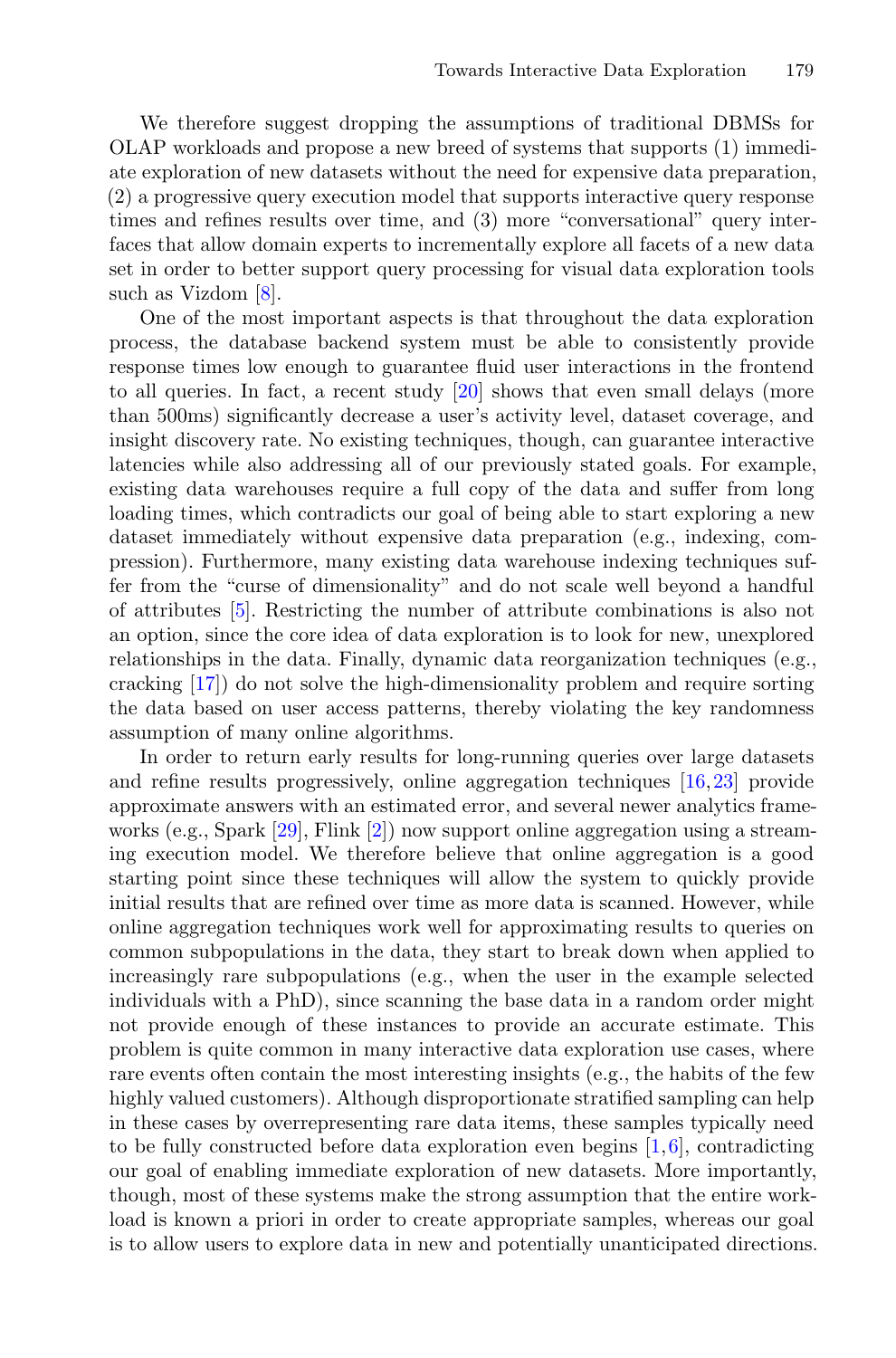This paper gives an overview of our keynote given at BIRTE  $2017<sup>1</sup>$  $2017<sup>1</sup>$  $2017<sup>1</sup>$  and assembles results from different previously published papers [\[3](#page-12-10)[,4](#page-12-11),[9,](#page-12-12)[10](#page-12-13)[,12](#page-12-14)[,13](#page-12-15),[15,](#page-12-16) [32](#page-13-1)]. In summary, in this paper we make the case for a new bread of systems for interactive data exploration and present the results of our own implementation called IDEA (Interactive Data Exploration Accelerator), which allows users to connect to existing data sources and immediately begin the process of interactive data exploration. The outline of the paper is organized as follows:

- We first outline the overall challenges and opportunities associated when building a new system for interactive data exploration (Sect. [2\)](#page-3-1).
- We then describe the design and unique contributions of our system called IDEA (Sect. [3\)](#page-6-0).
- We discuss other important considerations for interactive data exploration including benchmarking, natural language interfaces, as well as interactive machine learning and outline our contributions in those directions as well  $(Sect. 4).$  $(Sect. 4).$  $(Sect. 4).$
- We finally conclude in Sect. [5.](#page-11-0)

# <span id="page-3-1"></span>**2 Challenges and Opportunities**

Designing a system for interactive data exploration with a human-in-the-loop frontend requires solving a set of very unique research challenges while also opening the door to several interesting opportunities. In this section, we first outline some of the requirements and challenges, followed by an overview of some of the unique opportunities to address them.

# **2.1 Challenges**

Interactive data exploration has a very unique set of requirements (e.g., response time guarantees), many of which are pushing the boundaries of what is feasible today.

*Interactive Latencies:* By far, the most important challenge in supporting interactive data exploration is to display a result within the latency requirement. As [\[20\]](#page-12-2) showed, even small delays of more than 500 ms can significantly impact the data exploration process and the number of insights a user makes. Therefore, a new system for IDE need to maintain certain response time guarantees in order to provide a fluid user experience. Moreover, we believe that a system should be able to refine the query answer progressively. This allows users to get a more accurate answer while visually inspecting the query results.

<span id="page-3-0"></span><sup>1</sup> [http://db.cs.pitt.edu/birte2017/keynote.html.](http://db.cs.pitt.edu/birte2017/keynote.html)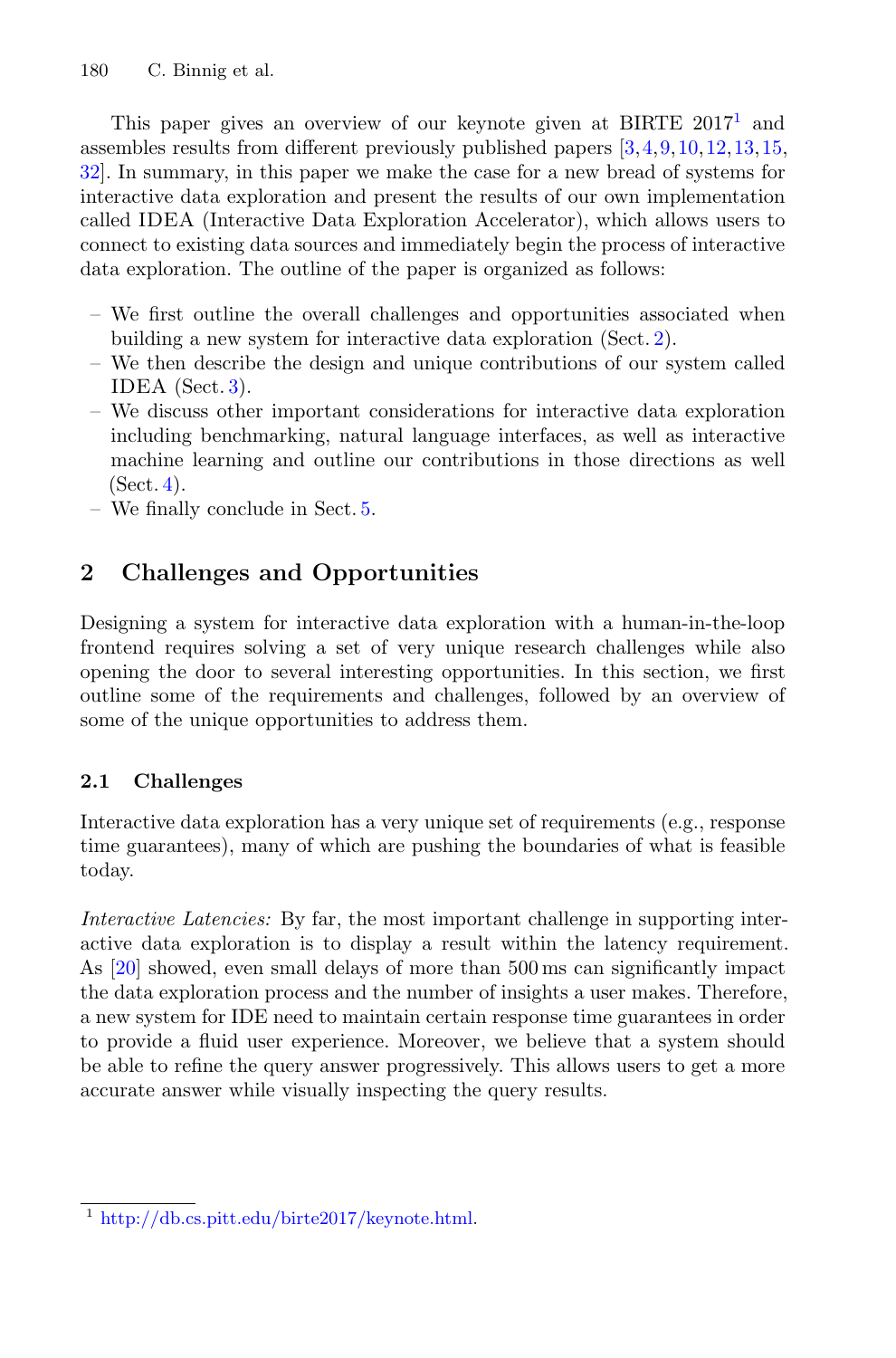*Conversational Queries:* Different from classical OLAP workloads, users want to explore all different factets of a data set instead of browsing a fixed set of reports. This is very different from whart existing analytical databases assume since they expect that the workload is known a priori to create the "right" indexes/samples, whereas the goal of data exploration is to explore and visualize the data in new ways. Moreover, indexes and data cubes suffer from the curse of dimensionality, since memory required is exponential with the number of attributes, making it almost impossible to build an index over all attributes or without knowing the data exploration path ahead of time.

*Rare Data Items:* Data exploration often involves examining the tails of a distribution to view the relatively rare data items. For example, real world datasets are rarely perfectly clean and often contain errors (which are typically rare) that can still have a profound effect on the overall results. Similarly, valid outliers and the tails of the distribution are often of particular interest to users when exploring data (e.g., the few billionaires in a dataset, the super users, the top-k customers, the day with the highest traffic). Unfortunately, for rare events and the tail of the distribution, sampling techniques do not work well since they often miss rare items or require a priori knowledge of the workload, a challenge when designing an system for IDE.

*Connect and Explore:* Ideally, the user should be able to connect to a dataset and immediately start exploring it. However, this requirement implies that there is no time for data preparation and the system has to build all internal storage structures such as indexes on the fly. Another implication of the *connect and explore* paradigm is that the system has to stream over larger datasets (from the sources) and may not be able to hold the entire dataset in memory (or even on disk). As outlined in the introduction, online aggregation methods are a good fit to overcome this challenge, since they provide an immediate estimate (with error bars) over the incoming stream. However, online aggregation techniques assume that the data is random, which might be false since some data sources (e.g., data warehouses) often sort the data on some attribute. This can result in a biased estimate of the result and invalid error bars. Similarly, no good estimates are possible if the source returns the data in some chronological order and if there is some (unknown) correlation between time and the value of interest (e.g., the sales are increasing over time).

*Quantifying Risk:* An interactive data exploration system with a visual interface allows users to explore hundreds of hypotheses in a very short amount of time. Yet, with every hypothesis test (either in the form of an explicit statistical test or through a more informal visualization), the chance of finding something by chance increases. Additionally, the visual interface can make it easier to overlook other challenges, (e.g., "imbalance of labels" for a classifier) which can lead to incorrect conclusions. Therefore, quantifying the risk is extremely important for an interactive data exploration system.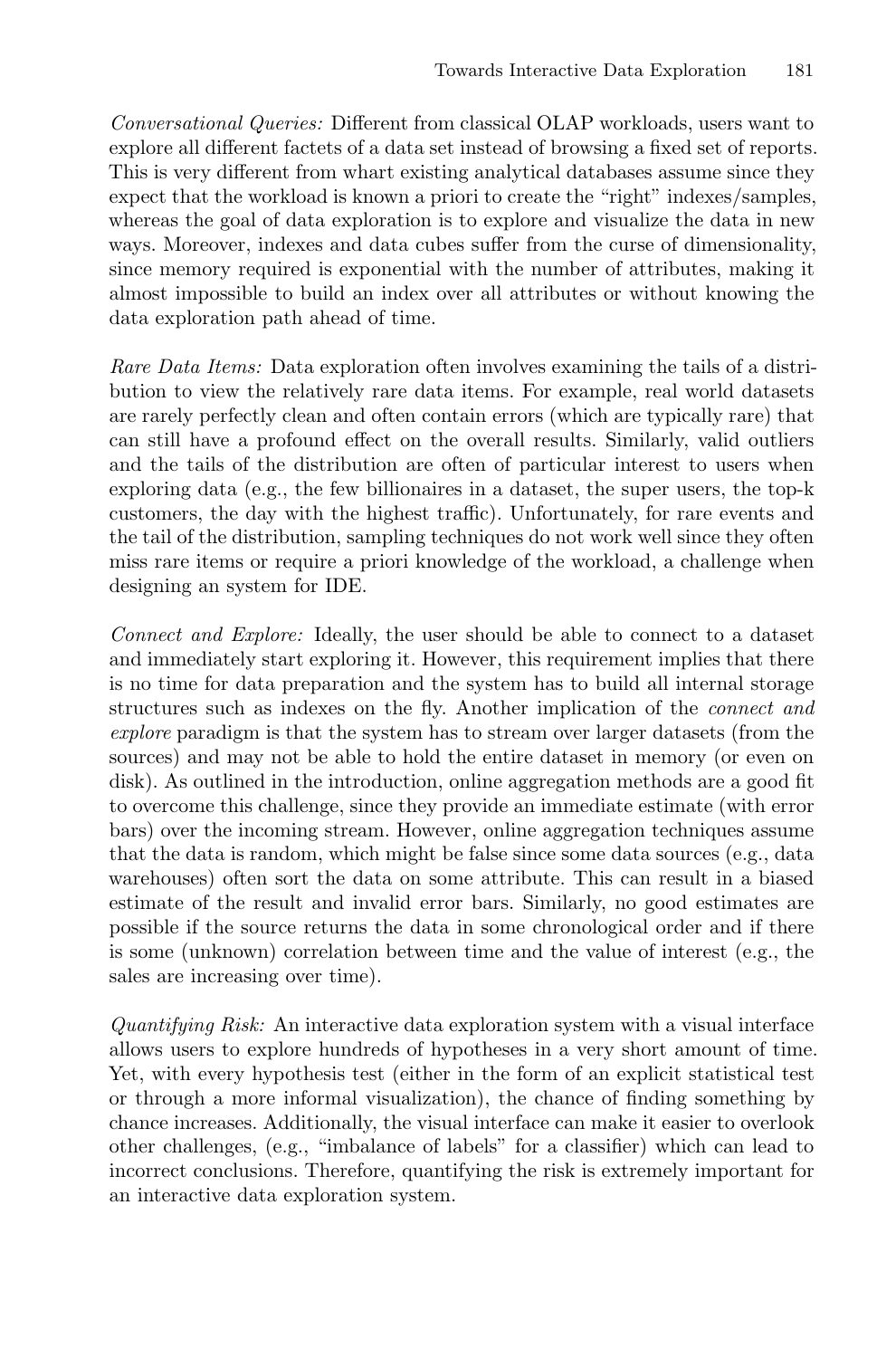### **2.2 Opportunities**

Although there are several challenges to address, there are many unique opportunities, since data exploration involves close interactions between analysts and the system. Many of these challenges have not yet been explored within the data management community.

*Think Time:* Although the user expects subsecond response times from the system, the system's expectation from the user is different; there might be several seconds (or sometimes even minutes) between user interactions. During this time, the system not only has the chance to improve the current answers on the screen, but also prepare for any future operations. For instance, in our running example, the user might have already dragged out the sex and salary attribute, but not yet linked them together. Given that both attributes are on the screen, the system might begin creating an index for both attributes. Should the user decide to link the two visualizations and use one as a filter, the index is already created to support this operation.

*Interaction Times:* Similar to think time, the system can also leverage the user interaction time to provide faster and more accurate answers. For example, it takes several hundred valuable milliseconds to drag an attribute on the interactive whiteboard or to link two visualizations together. In contrast to the previous think time, user interactions are much shorter but usually provide more information to the system about the intent of the user.

*Incremental Query Building:* In contrast to one-shot DBMS queries, data exploration is an iterative, session-driven process where a user repeatedly modifies a workflow after examining the results until finally arriving at some desired insight. For example, think of the session shown in Fig. [1](#page-1-0) where the user first filteredn salary by gender and then added a filter on education. This session-driven discovery paradigm provides a lot of potential to reuse results between each interaction and modification.

*Data Source Capabilities:* Traditional analytics systems like Spark and streaming systems like Streambase assume that they connect to a "dumb" data source. However, many data sources are far from "dumb". For instance, commonly the data source is a data warehouse with existing indexes, materialized views, and many other advanced capabilities. While these capabilities do not directly fulfill the needs for interactive data exploration, they can still be used to reducing load and network traffic between the data warehouse and the accelerator. Furthermore, there has been work on leveraging indexes [\[22](#page-12-17)] to retrieve random samples from a DBMS. These techniques, together with the possibility to push down user-defined functions (UDFs) to randomize data, provide a feasible solution to the previously mentioned bias problem.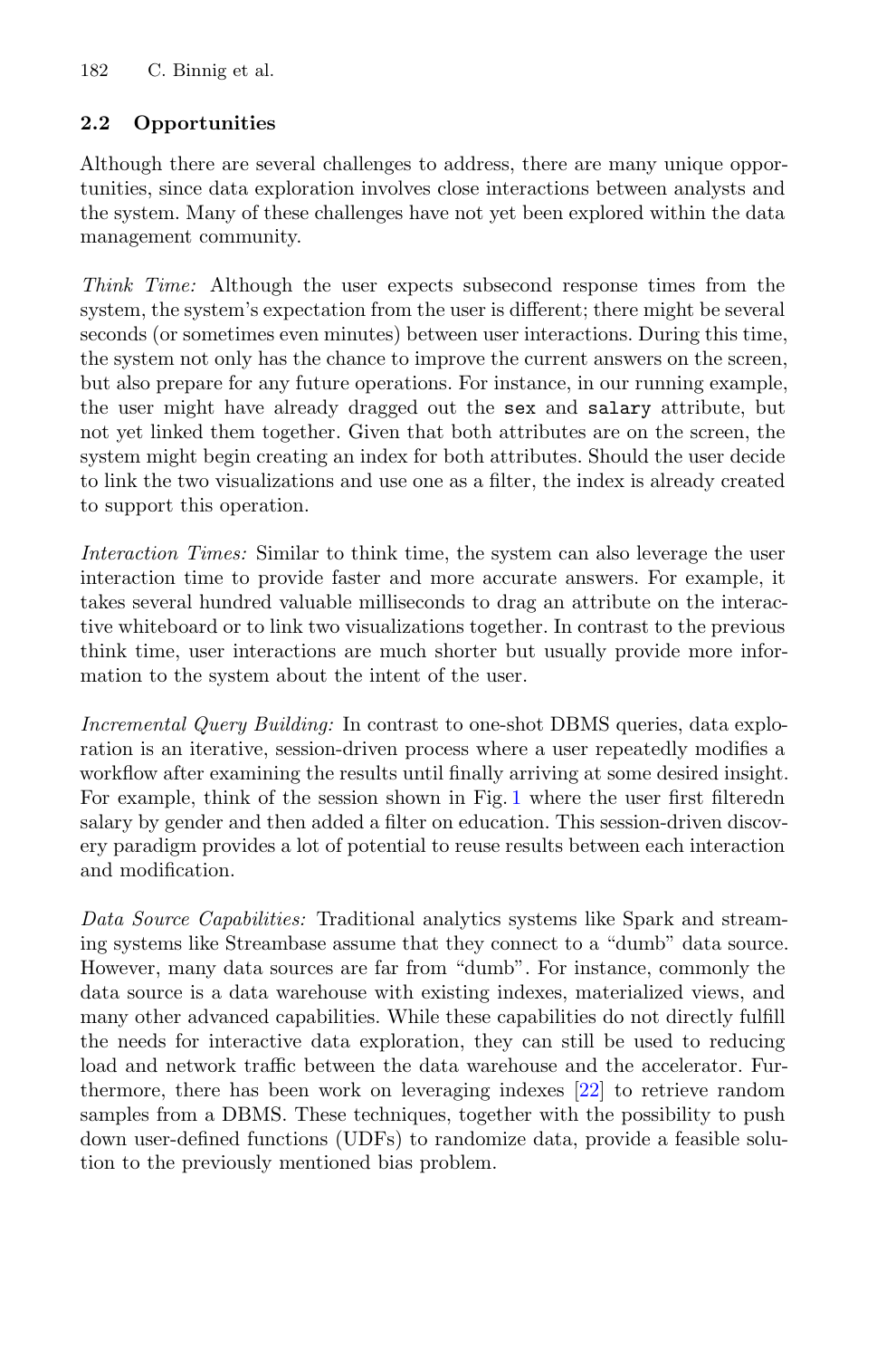*Human Perception:* One of the most interesting opportunities stems from the fact that all results are visualized. Therefore, often precise answers are not needed and approximations suffice. Furthermore, the human eye has limitations and humans are particularly bad at understanding the impact of error bars [\[11\]](#page-12-18). The system can exploit both of these properties to provide faster response times (i.e., only compute what is perceived by the user).

*Modern Hardware:* Finally, there are several modern hardware trends that can significantly improve the amount of work that can be done in less than 500 ms. While there has been already a lot of work in leveraging GPUs for data exploration [\[21\]](#page-12-19), most of the existing solutions focus on single machine setups and ignore the potential of small high-performance clusters. Small high performance clusters can help to significantly increase the amount of available main memory (1–2 TB of main memory is not uncommon with 8 machine cluster), which is crucial for interactive speeds, while avoiding the problems of fault-tolerance and stragglers that come with large cloud deployments. At the same time, fast network interconnects with RDMA capabilities are not only more affordable for smaller clusters, but also offer unique opportunities to decrease latencies. However, taking full advantage of the network requires carefully redesigning the storage layer of the system in order to enable remote direct memory access [\[4\]](#page-12-11).



<span id="page-6-1"></span>**Fig. 2.** The IDEA system architecture overview

# <span id="page-6-0"></span>**3 The IDEA System**

The IDEA system is the first system built specifically to enable users to visually explore large datasets through "conversational" interactions. Our prototype addresses many of the previously mentioned challenges (Sect. [2\)](#page-3-1), applying novel progressive sampling, indexing, and query optimization techniques in order to provide interactive response times. In this section, we first provide an overview of our proposed architecture, followed by highlights of research insights and contributions.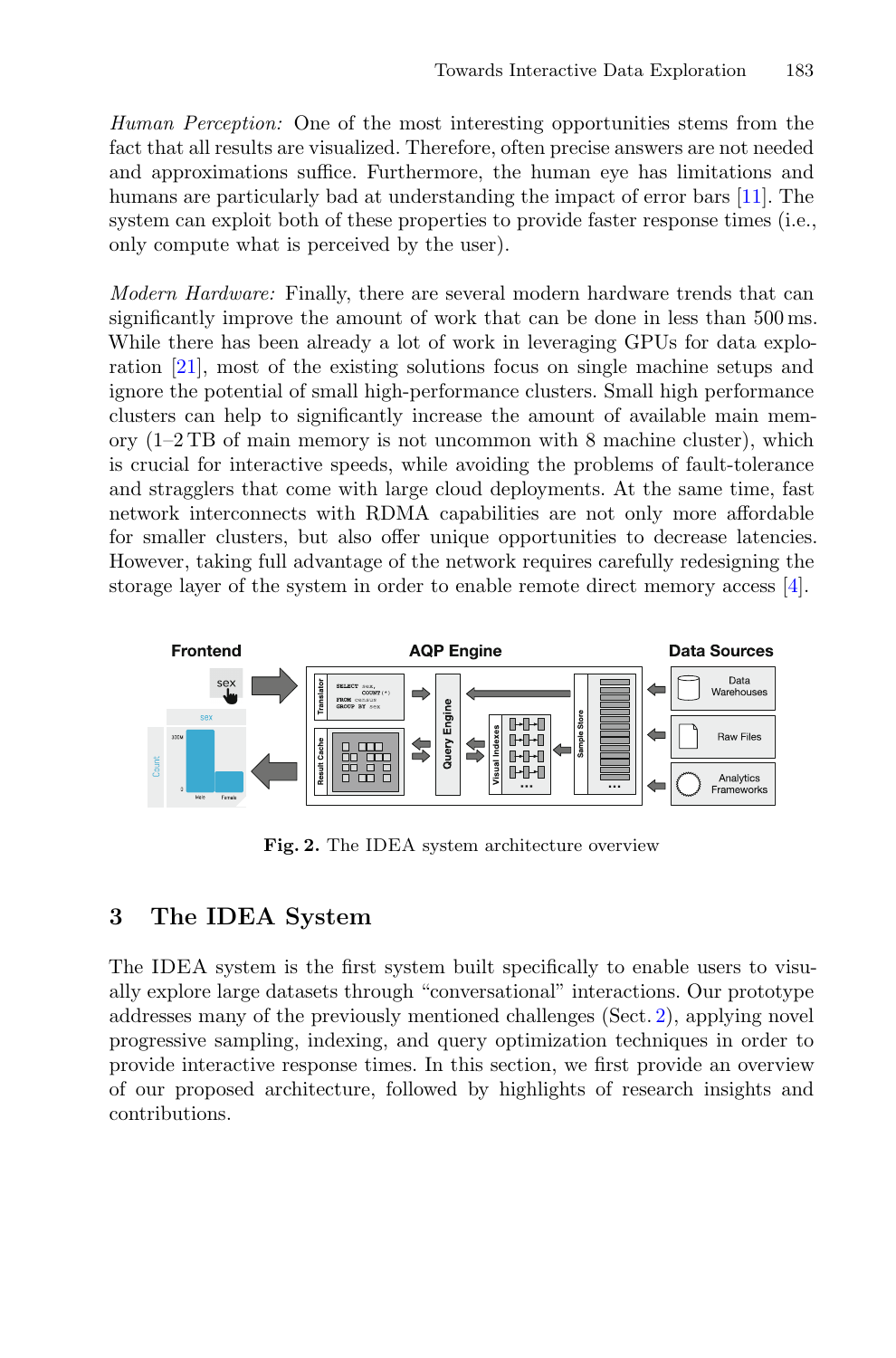### **3.1 Architecture**

The architecture of IDEA is shown in Fig. [2.](#page-6-1) The Vizdom frontend provides a visual data exploration environment specifically designed for pen and touch interfaces, such as the recently announced Microsoft Surface Hub. A demo video of Vizdom can be found here [\[7](#page-12-20)]. Currently, Vizdom connects to IDEA using a standard REST interface, which in turn connects to the data sources using the appropriate protocols (e.g., ODBC). These data sources can include anything from legacy data warehouses to raw files to advanced analytics platforms (e.g., Spark [\[30\]](#page-13-2), Hadoop [\[26\]](#page-12-21)). As shown in Fig. [2,](#page-6-1) Vizdom connects to IDEA, which acts as an intelligent cache for those data sources and executes user queries interactively using a novel AQP engine.

IDEA's AQP engine is the core of IDEA and divides the memory into three parts: the *Result Cache*, the *Sample Store*, and space for *Indexes*. When triggered by an initial user interaction, IDEA translates it into a query and begins ingesting required data from the various data sources, speculatively performing operations and caching the results in the *Result Cache* to support possible future interactions. At the same time, IDEA also caches all incoming data in the *Sample Store* using a compressed row format. When the available memory for the *Sample Store* is depleted, IDEA starts to update the cache using a reservoir sampling strategy to eventually create a representative sample over the whole dataset. Furthermore, IDEA might decide to split up the reservoir sample into several stratified subsamples to overrepresent the tails of the distribution, or to create specialized *Indexes* on the fly to better support visual workloads. All these decisions are constantly optimized based on both past and current user interactions. For example, if the user drags a new attribute onto the canvas, the system might allocate more resources to the dragged attribute and preparation for potential follow-up queries. At the same time, IDEA constantly streams increasingly precise results to the frontend as the computation progresses over the data, along with indications about both the completeness and current error estimates.

### **3.2 Research Findings and Contributions**

In this section, we highlight a few selected research findings and contributions of IDEA.

*Progressive AQP Engine:* IDEA's engine is neither a classical DBMS execution engine nor a streaming engine, instead has an entirely unique semantics. Unlike DBMSs, queries are not one-shot operations that return exact results; rather, data exploration workflows are constructed incrementally, requiring fast response times and progressive results that refine over time. At the same time, streaming engines traditionally deploy predefined queries over infinite data streams, whereas IDEA is meant to enable free-form exploration of data sampled from a deterministic system (e.g., a finite data source).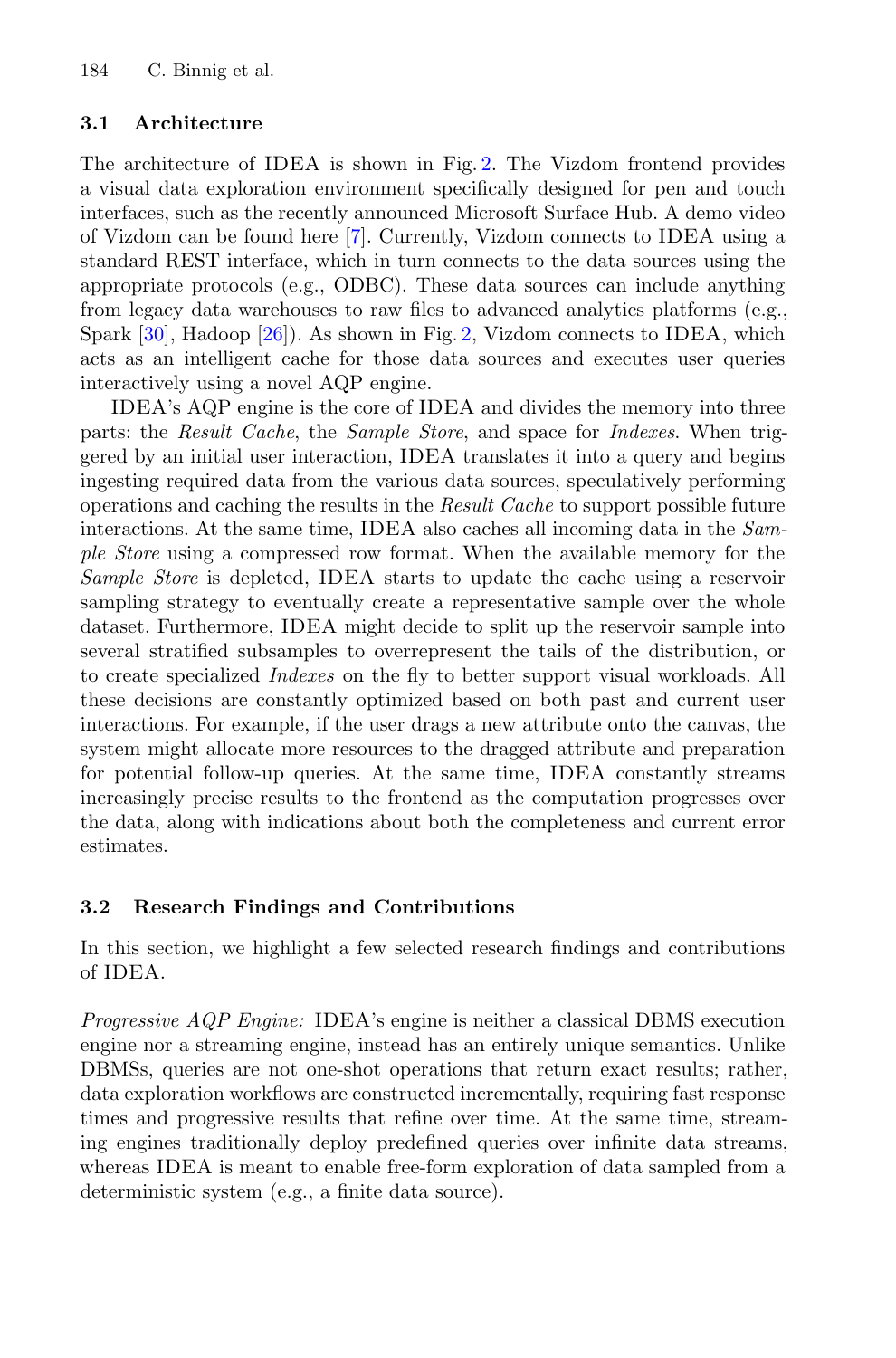Fundamentally, IDEA acts as an intelligent, in-memory caching layer that sits in front of the much slower data sources, managing both progressive results and the samples used to compute them. Oftentimes, IDEA has the opportunity to offload pre-filtering and pre-aggregation operations to an underlying data source (e.g., perform a predicate pushdown to a DBMS), or even transform the base data by executing a custom UDF in an analytics framework. Finally, in contrast to traditional DBMSs and streaming engines, users compose queries incrementally, therefore resulting in simultaneous visualizations of many component results with varying degrees of error. Maintaining different partial results rather than a single, exact answer imposes a completely new set of challenges for both expressing and optimizing these types of queries. Currently, our IDEA prototype uses a preliminary interaction algebra to define a user's visual queries [\[10\]](#page-12-13).

*Probabilistic Query Formulation:* While developing the AQP enfine of IDEA, we observed that many visualizations rely on the observed frequencies in the underlying data, or estimates of the probability of observing certain data items. For example, a bar chart over a nominal attribute is simply a visualization of the relative frequencies of the possible attribute values (i.e., a probability mass function), and a histogram of a continuous attribute visually approximates the attribute's distribution (i.e., a probability density function). Although seemingly trivial, this observation prompted us to reconsider online aggregation as a series of probability expressions.

This novel probability formulation actually permits a wide range of interesting optimizations including taking advantage of the Bayes' theorem to maximize the reuse of results. Our current implementation of IDEA therefore manages a cache of results that stores previously computed frequencies and error estimates for reuse in future queries [\[15\]](#page-12-16).

*Visual Indexes:* Similar to the algebra and optimizer, we also found that traditional indexes are not optimal for interactive data exploration tasks. Most importantly, existing techniques either sort the data (e.g., database cracking) or do not naturally support summary visualizations. As previously mentioned, sorting can destroy data randomness and, consequently, the ability to provide good estimates. Similarly, indexes generally index every tuple without considering any properties of the frontend (e.g., human perception limitations, visualization characteristics). This approach often results in very large indexes, especially with increasingly large samples or highly dimensional data.

For example, some visualizations (e.g., histograms) require the system to scan all leaf pages in a traditional B-tree, since this index is designed for single range requests rather than providing visual data summaries. We therefore developed VisTrees [\[13\]](#page-12-15), a new dynamic index structure that can efficiently provide approximate results specifically to answer visualization requests. The core idea is that the nodes within the index are "visually-balanced" to better serve visual user interactions and then compressed based on perception limitations. Furthermore,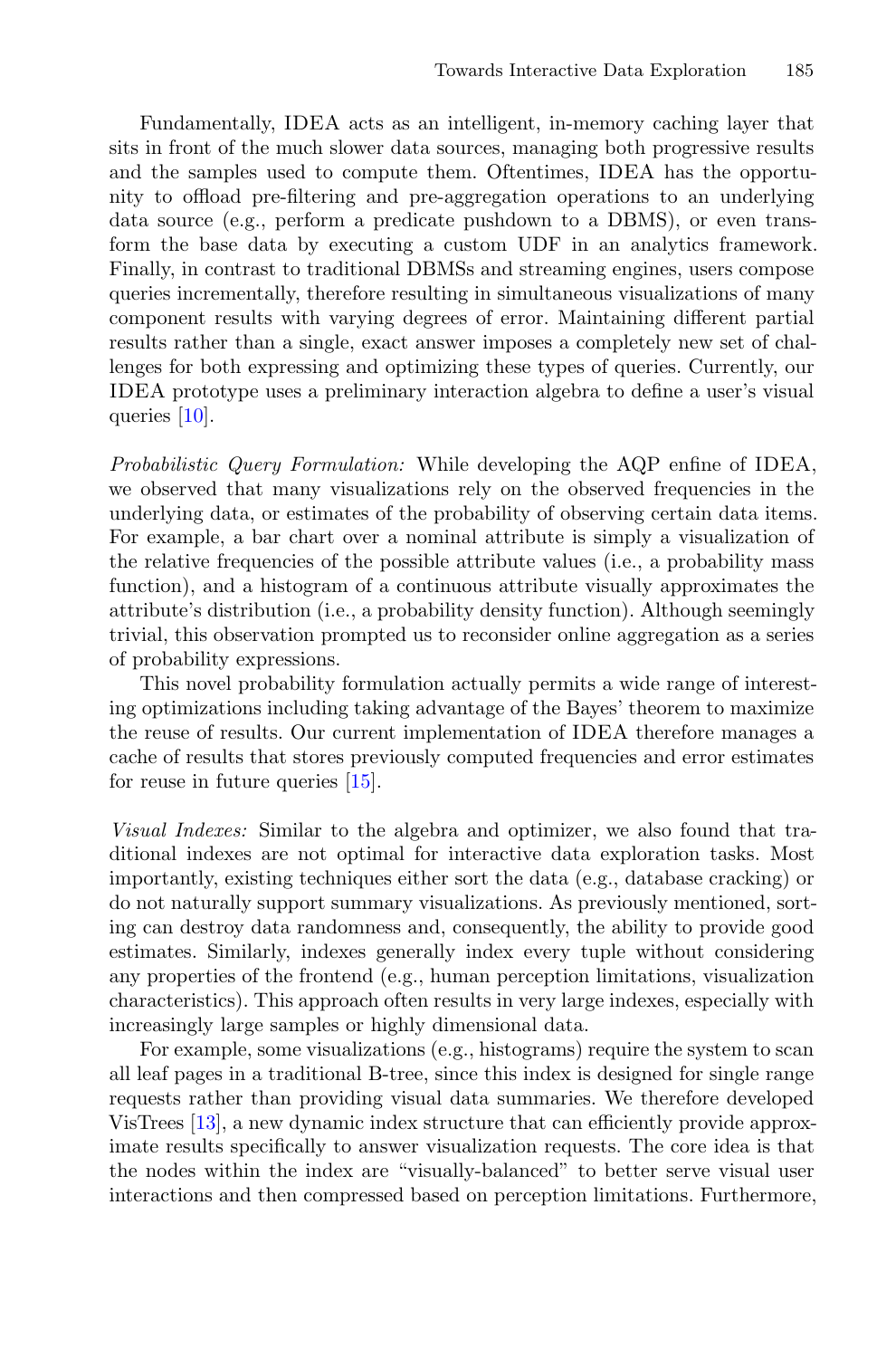these indexes are built on the fly during the think-time of users to avoid heavy upfront cost which would violate out connect-and-explore paradigm.

*Sample Store:* As previously mentioned, IDEA caches as much data as possible from the underlying data sources in order to provide faster approximate results, since most data sources are significantly slower. For example, the memory bandwidth of modern hardware ranges from  $40-50$  GB/s per socket [\[4](#page-12-11)], whereas we recently measured that PostgreSQL and a commercial DBMS can only export 40–120 MB/s, even with a warm cache holding all data in memory. Although DBMS export rates may improve in the future, IDEA's cache will still remain crucial for providing approximate answers to visual queries and supporting more complex analytics tasks (e.g., ML algorithms).

If the cached data exceeds the available memory, IDEA needs to carefully evict stored tuples while retaining the most important data items in memory. For example, caching strategies like LRU do not necessarily maintain a representative sample. Therefore, IDEA uses reservoir sampling instead to evict tuples while preserving randomness. Furthermore, IDEA also needs to maintain a set of disproportionate stratified samples that overrepresent uncommon data items in order to support operations over rare subpopulations. The necessity to maintain different types of potentially overlapping samples poses many interesting research challenges. For example, deciding when and what to overrepresent is a very interesting problem, and IDEA uses a cost model to make this decision as described in [\[15\]](#page-12-16).

*Inconsistencies:* Interactive response times often require computing approximate answers in parallel, which can lead to inconsistencies in concurrent views (e.g., the combined salary bars shown in Fig.  $1(B)$  $1(B)$  may not sum to the total number of females). Similarly, an outlier that appears in one result visualization may not yet be reflected in another, causing the user to draw a potentially incorrect conclusion.

Although initially assuming that inconsistencies would pose an important challenge for IDEA, we found that this problem only arises in a few corner cases, and we did not observe any consistency issues during various user studies [\[10](#page-12-13),[15,](#page-12-16)[31\]](#page-13-3). In particular, IDEA's result reuse and sampling techniques work together to mitigate many potential consistency problems, and any noticeable differences tend to disappear before the user can even recognize them.

# <span id="page-9-0"></span>**4 Other Considerations**

In addition to the core challenges that we address in IDEA to support a backend, there are many other considerations when building a novel data management system for interactive data exploration.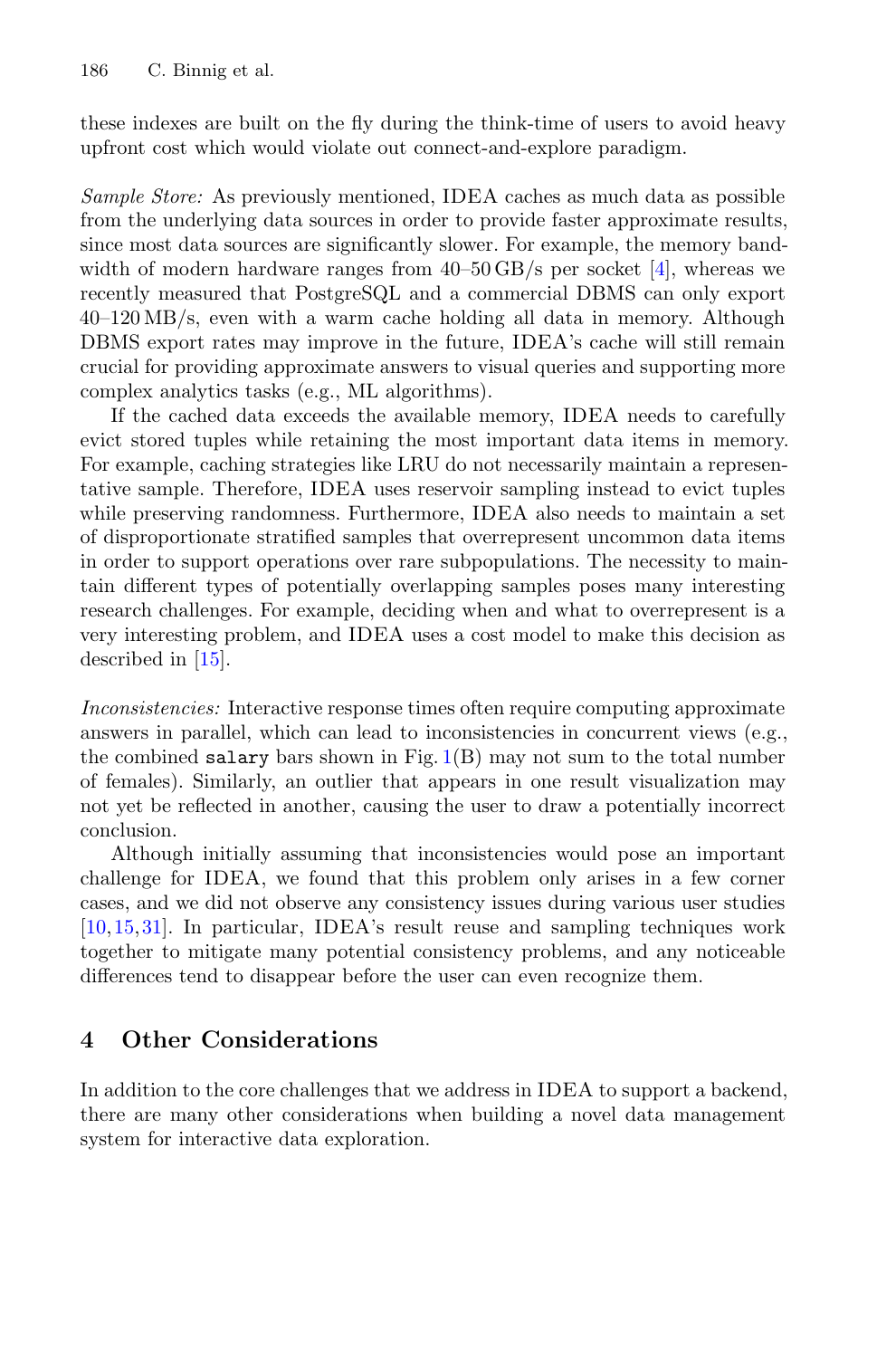#### **4.1 Benchmarking IDE Systems**

Existing benchmarks for analytical database systems such as TPC-H [\[28\]](#page-13-4) and TPC-DS [\[27](#page-12-22)] are designed for static reporting scenarios. However, those benchmarks are not suitable for evaluating new backends for interactive data exploration because of different reasons. For instance, the main metric of these benchmarks is the performance of running individual SQL queries to the end, thereby not supporting more recent systems which return approximate results such as IDEA [\[10](#page-12-13)], approXimateDB/XDB [\[18\]](#page-12-23), or SnappyData [\[24\]](#page-12-24). More importantly, workloads of traditional analytical benchmarks do not meet the complexity of actual data exploration workflows where queries are built and refined incrementally.

We have therefore started to work a novel benchmark called *IDEBench* [\[12\]](#page-12-14) that can be used to evaluate the performance of IDE systems under realistic conditions in a standardized, automated, and re-producible way. An initial version of the benchmark and results of running the benchmark on several data analytics backends for interactive data exploration is available<sup>[2](#page-10-0)</sup>.

#### **4.2 Natural Language Interfaces**

While visual exploration tools have recently gained significant attention, Natural Language Interfaces to Databases (NLIDB) appeared as a high-promise alternative as it enables users to pose complex ad-hoc questions in a concise and convenient manner. For example, imagine that a medical doctor starts her new job at a hospital and wants to find out about the age distribution of patients with the longest stays in the hospital. This question typically requires the doctor when using a standard database interface directly—to write a complex nested SQL query. Even with a visual exploration tool such as Tableau [\[25\]](#page-12-25) or Vizdom [\[8](#page-12-1)], a query like this is far from being trivial since it requires the user to execute multiple query steps and interactions. Alternatively, with an exploration tool that provides a natural language interface, the query would be as simple as stating "What is the age distribution of patients with the longest stays in the hospital?". However, understanding natural language questions and translating them accurately to SQL is a complicated task, and thus NLIDBs have not yet made their way into commercial products.

We therefore developed *DBPal*, a relational database exploration tool that provides an easy-to-use natural language (NL) interface aimed at improving the transparency of the underlying database schema and enhancing the expressiveness and flexibility of human-data interaction through natural language. Different from existing approaches, our system leverages deep models to provide a more robust query translation. Our notion of model robustness is defined as the effectiveness of the translation model to map linguistically varying utterances to finite pre-defined relational database operations. Take, for example, a SQL expression *SELECT \* FROM patients WHERE diagnosis='flu'*. There are numerous corresponding natural language utterances for this query, such as *"show all patients*

<span id="page-10-0"></span><sup>2</sup> [https://idebench.github.io/.](https://idebench.github.io/)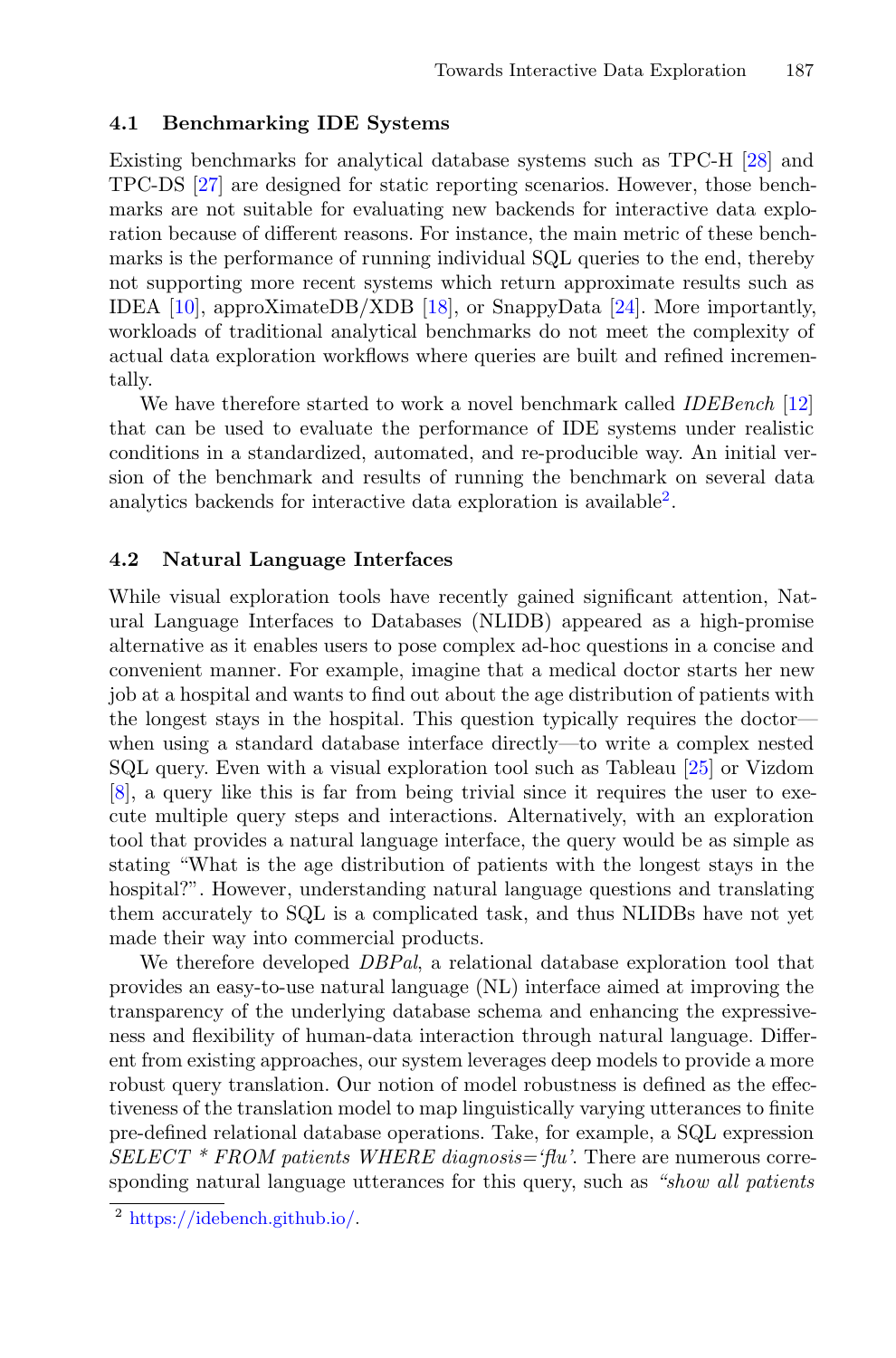*with diagnosis of flu"* or simply *"get flu patients"*. We aim to build a translating system that is invariant towards these linguistic alterations, no matter how complex or convoluted. The video at <https://vimeo.com/user78987383/dbpal> shows a recording of a representative user session in our system.

### **4.3 Interactive Model Curation**

Extracting actionable insights from data has been left to highly trained individuals who have a background in machine learning. For example, it is common practice for corporations to employ teams of data scientists that assist stakeholders in building models to find qualitative, data-driven insights to inform possible business decisions. Having such a high-entry bar to data analysis however presents several challenges. For one, it presents a bottleneck. While research is trying to understand and promote visualization and data literacy and educational institutions are ramping up their data science curricula there is still a shortage of skilled data scientists. And second, and more importantly, restricting data analysis to those with a computational and machine learning background creates an inequality. Small business owners without those skills or research domains where computational background might not be as prevalent are at a disadvantage as they can not capitalize on the power of data.

We believe that there is an opportunity for tool builders to create systems for people who are domain experts but neither ML experts. We are therefore working on a new system for Quality-aware Interactive Curation of Models, called *QuIC-M* [\[3\]](#page-12-10). Through *QuIC-M* domain experts can build these pipelines automatically from high level tasks specification and at a fast pace without the need to involve a data scientist and without sacrificing quality. Making sense of data is exploratory by nature, and demands rapid iterations and all but the simplest analysis tasks, require humans-in-the-loop to effectively steer the process. *QuIC-M* exposes a simple model building interface allowing domain experts to seamlessly interleave data exploration with curation of machine learning pipelines. However, empowering novice users to directly analyze data also comes with drawbacks. It exposes them to "the pitfalls that scientists are trained to avoid" [\[14\]](#page-12-26). We discussed and described such "risk" factors and QuIC-M's user interface in related works [\[9,](#page-12-12)[32\]](#page-13-1).

# <span id="page-11-0"></span>**5 Conclusion**

In this paper, we presented the case for a new bread of data management systems which seek to maximize human productivity by allowing users to rapidly gain insights from new large datasets. We outlined the research challenges and opportunities when building such a new system and discussed the insights we gained from building our system called IDEA. Finally, we discussed other important considerations in the context of building interactive data exploration systems including benchmarking, natural language interfaces, as well as interactive machine learning.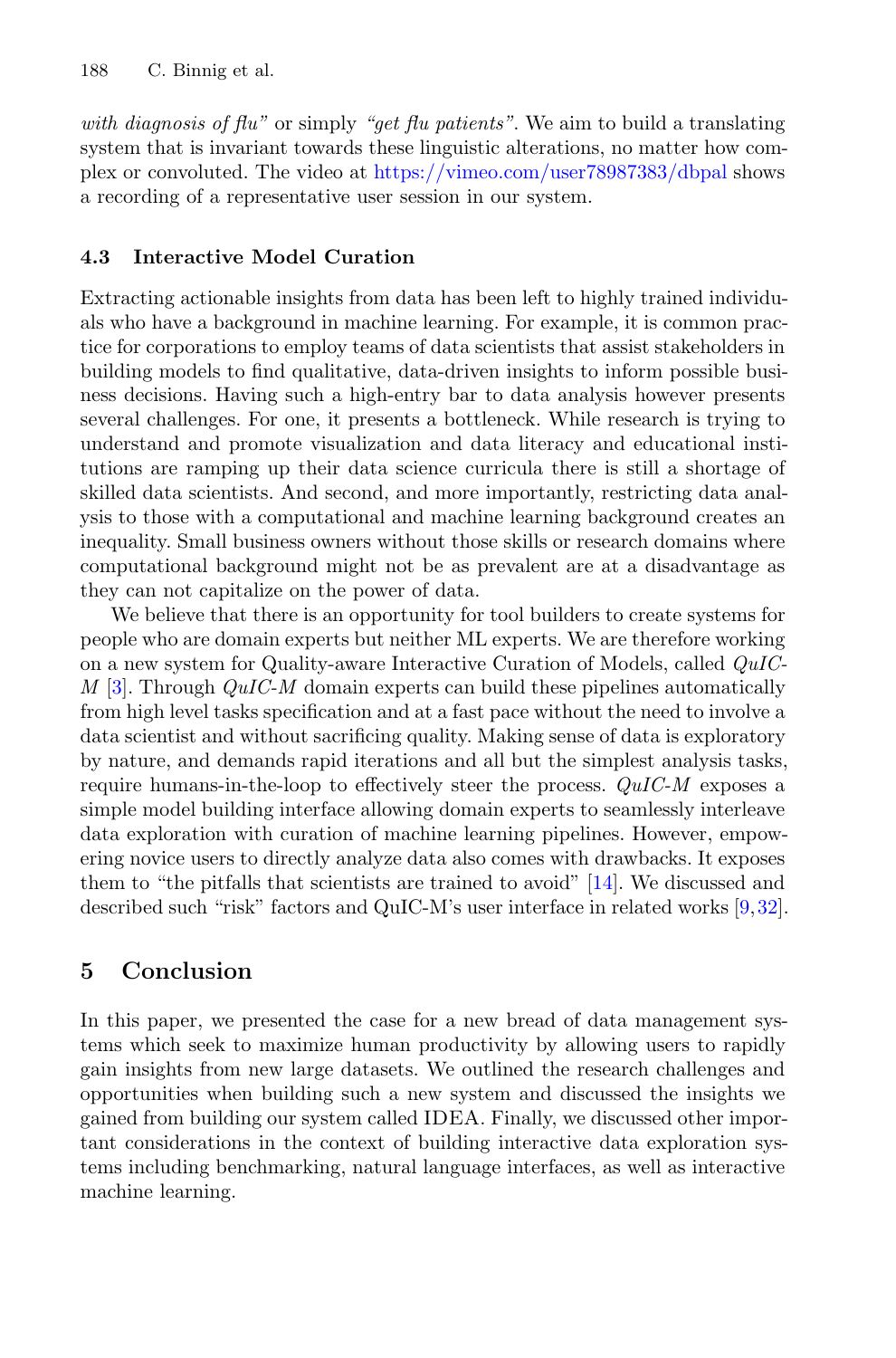### **References**

- <span id="page-12-8"></span>1. Agarwal, S., et al.: BlinkDB: queries with bounded errors and bounded response times on very large data. In: EuroSys, pp. 29–42 (2013)
- <span id="page-12-7"></span>2. Apache Flink. <http://flink.apache.org/>
- <span id="page-12-10"></span>3. Binnig, C., et al.: Towards interactive curation & automatic tuning of ML pipelines. In: 1st Inaugural Conference on Systems ML (SysML) (2018)
- <span id="page-12-11"></span>4. Binnig, C., et al.: The end of slow networks: it's time for a redesign. In: VLDB, pp. 528–539 (2016)
- <span id="page-12-3"></span>5. Böhm, C., Berchtold, S., Kriegel, H., Michel, U.: Multidimensional index structures in relational databases. J. Intell. Inf. Syst. **15**, 51–70 (2000)
- <span id="page-12-9"></span>6. Chaudhuri, S., Das, G., Narasayya, V.R.: Optimized stratified sampling for approximate query processing. TODS **32**, 9 (2007)
- <span id="page-12-20"></span>7. Crotty, A., et al.: Vizdom Demo Video. <https://vimeo.com/139165014>
- <span id="page-12-1"></span>8. Crotty, A., et al.: Vizdom: interactive analytics through pen and touch. In: VLDB, pp. 2024–2035 (2015)
- <span id="page-12-12"></span>9. Crotty, A., Galakatos, A., Zgraggen, E., Binnig, C., Kraska, T.: Vizdom: interactive analytics through pen and touch. Proc. VLDB Endow. **8**(12), 2024–2027 (2015)
- <span id="page-12-13"></span>10. Crotty, A., Galakatos, A., Zgraggen, E., Binnig, C., Kraska, T.: The case for interactive data exploration accelerators (IDEAs). In: HILDA@SIGMOD, p. 11. ACM (2016)
- <span id="page-12-18"></span>11. Cumming, G., Finch, S.: Inference by eye: confidence intervals and how to read pictures of data. Am. Psychol. **60**, 170–180 (2005)
- <span id="page-12-14"></span>12. Eichmann, P., Zgraggen, E., Zhao, Z., Binnig, C., Kraska, T.: Towards a benchmark for interactive data exploration. IEEE Data Eng. Bull. **39**(4), 50–61 (2016)
- <span id="page-12-15"></span>13. El-Hindi, M., Zhao, Z., Binnig, C., Kraska, T.: VisTrees: fast indexes for interactive data exploration. In: HILDA (2016)
- <span id="page-12-26"></span>14. Fisher, D., DeLine, R., Czerwinski, M., Drucker, S.: Interactions with big data analytics. Interactions **19**(3), 50–59 (2012)
- <span id="page-12-16"></span>15. Galakatos, A., Crotty, A., Zgraggen, E., Binnig, C., Kraska, T.: Revisiting reuse for approximate query processing. PVLDB **10**(10), 1142–1153 (2017)
- <span id="page-12-5"></span>16. Hellerstein, J.M., Haas, P.J., Wang, H.J.: Online aggregation. In: SIGMOD, pp. 171–182 (1997)
- <span id="page-12-4"></span>17. Idreos, S., Kersten, M.L., Manegold, S.: Database cracking. In: CIDR, pp. 68–78 (2007)
- <span id="page-12-23"></span>18. Li, F., Wu, B., Yi, K., Zhao, Z.: Wander join: online aggregation via random walks. In: ACM SIGMOD, pp. 615–629. ACM (2016)
- <span id="page-12-0"></span>19. Lichman, M.: UCI Machine Learning Repository (2013)
- <span id="page-12-2"></span>20. Liu, Z., Heer, J.: The effects of interactive latency on exploratory visual analysis. TVCG **20**, 2122–2131 (2014)
- <span id="page-12-19"></span>21. Liu, Z., Jiang, B., Heer, J.: imMens: real-time visual querying of big data. In: EuroVis, pp. 421–430 (2013)
- <span id="page-12-17"></span>22. Olken, F., Rotem, D.: Random sampling from relational databases. In: VLDB, pp. 160–169 (1986)
- <span id="page-12-6"></span>23. Pansare, N., Borkar, V.R., Jermaine, C., Condie, T.: Online aggregation for large MapReduce jobs. In: VLDB, pp. 1135–1145 (2011)
- <span id="page-12-24"></span>24. Snappy data. [https://www.snappydata.io/.](https://www.snappydata.io/) Accessed 02 Nov 2017
- <span id="page-12-25"></span>25. Tableau. [http://www.tableau.com.](http://www.tableau.com) Accessed 02 Nov 2017
- <span id="page-12-21"></span>26. The Apache Software Foundation. Hadoop. <http://hadoop.apache.org>
- <span id="page-12-22"></span>27. TPC-DS (2016). [http://www.tpc.org/tpcds/.](http://www.tpc.org/tpcds/) Accessed 02 Nov 2017